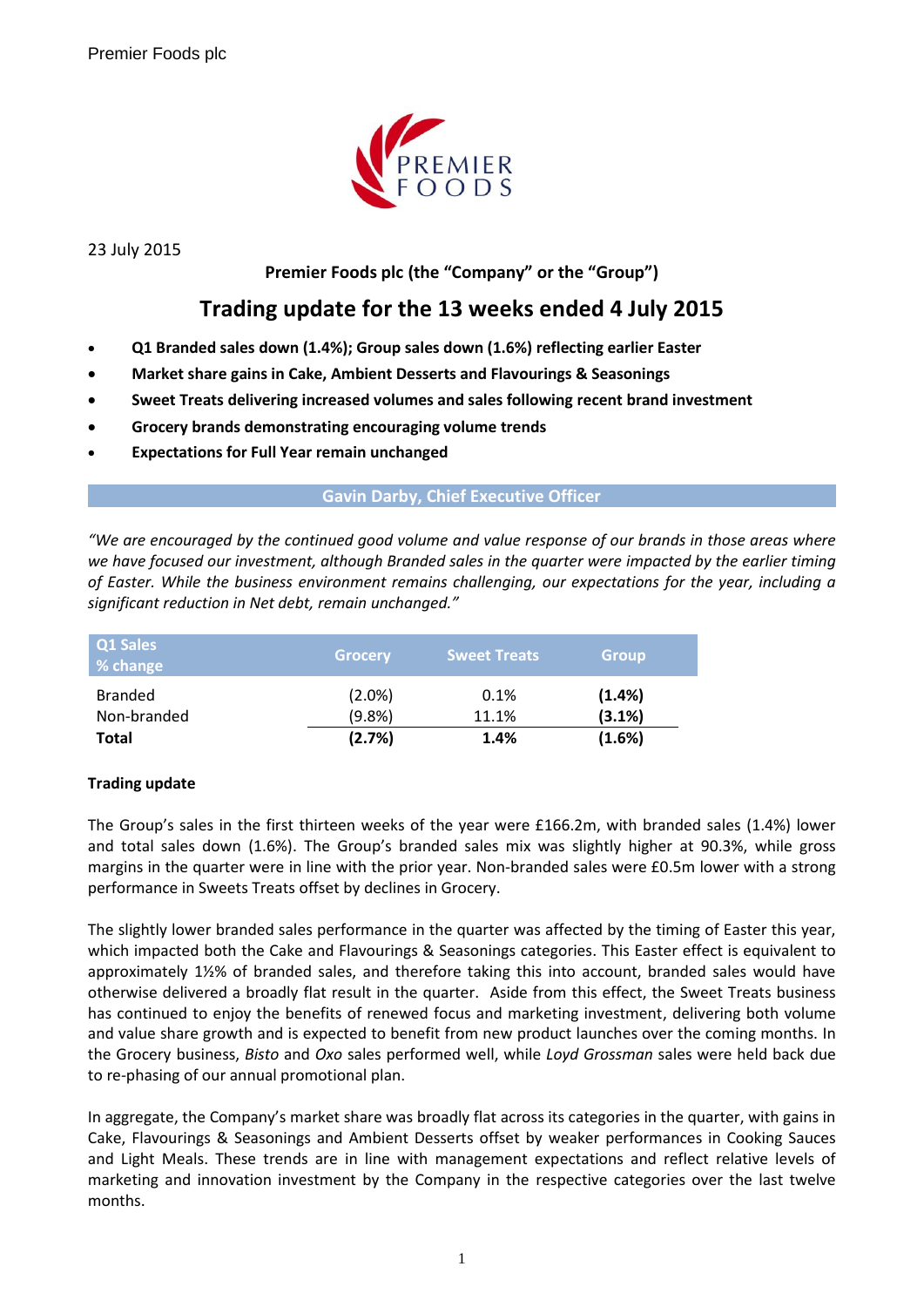Building on the Company's recent new product development launches using gel pot technology, *Oxo* Stock Pots, a premium gel-based stock product will be launched into market shortly. Other products launched in the quarter which align to consumer trends of premiumisation and foodieness include *Loyd Grossman* Pan Melts and *Sharwood's* Stir Fry Melts. The Company is also launching a number of exciting new *Cadbury* products into market this year. A range of ambient desserts have just been introduced which are performing ahead of expectations, and these will be followed by *Cadbury* Hot Cakes and *Cadbury* Amaze Bites products which have received a very encouraging response from our major customers. These launches will be supported by television advertising with eight of the Company's brands planned to benefit from such investment in this financial year.

The Company's expectations for Net debt for the Full Year remain unchanged. The Company recently reduced the size of its Debtors securitisation facility from £120m to £80m, reflecting a smaller debtor's book following the completion of the Hovis joint venture transaction in 2014. The interest rate and maturity of the facility are unchanged and the new £80m facility remains adequate for the Company's requirements; as at 4 April 2015, £19.7m of the facility was drawn.

### **Outlook**

The Company's commitment to brand investment continues, with consumer marketing expenditure planned to increase materially in 2015/16. While we expect the trading environment to remain challenging, our expectations for the year, which include a significant reduction in Net debt, are unchanged.

 $~\sim$  Fnds  $~\sim$ 

#### **For further information, please contact:**

| Institutional investors and analysts:             |                      |
|---------------------------------------------------|----------------------|
| Alastair Murray, Chief Financial Officer          | +44 (0) 1727 815 850 |
| Richard Godden, Head of Investor Relations        | +44 (0) 1727 815 850 |
| <b>Media enquiries:</b>                           |                      |
| Richard Johnson, Group Corporate Affairs Director | +44 (0) 1727 815 850 |
| Maitland                                          | +44 (0) 20 7379 5151 |
| Greg Lawless                                      |                      |
| Tom Eckersley                                     |                      |

### **Conference Call**

A conference call for investors and analysts will take place on 23 July 2015 at 9.00am, details of which are outlined below. A replay of the conference call will be available on the Company's website later in the day. <http://www.premierfoods.co.uk/investors/results-centre>

| Telephone number:               | +44 20 7192 8000 |
|---------------------------------|------------------|
| Telephone number (UK Toll free) | 0800 376 7922    |
| Conference ID:                  | 83829272         |